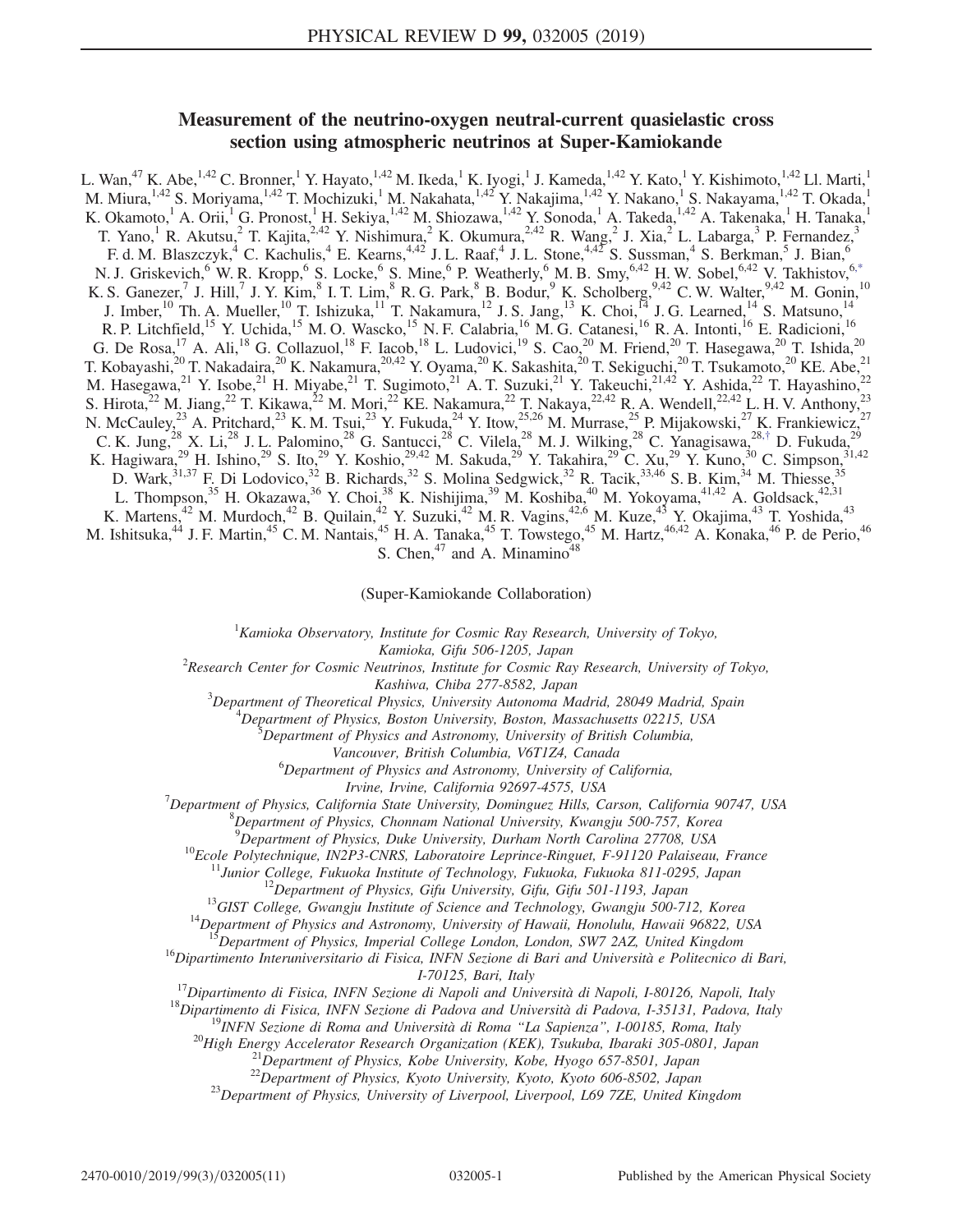<sup>24</sup>Department of Physics, Miyagi University of Education, Sendai, Miyagi 980-0845, Japan <sup>25</sup>Institute for Space-Earth Environmental Research, Nagoya University, Nagoya, Aichi 464-8602, Japan

<sup>26</sup>Kobayashi-Maskawa Institute for the Origin of Particles and the Universe, Nagoya University,<br>Nagoya, Aichi 464-8602, Japan

<sup>27</sup>National Centre For Nuclear Research, 00-681 Warsaw, Poland<br><sup>28</sup>Department of Physics and Astronomy, State University of New York at Stony Brook,<br>New York 11794-3800, USA

 $^{29}$ Department of Physics, Okayama University, Okayama, Okayama 700-8530, Japan

<sup>30</sup>Department of Physics, Osaka University, Toyonaka, Osaka 560-0043, Japan<br><sup>31</sup>Department of Physics, Oxford University, Oxford, OX1 3PU, United Kingdom<br><sup>32</sup>School of Physics and Astronomy, Queen Mary University of Lond

<sup>34</sup>Department of Physics, Seoul National University, Seoul 151-742, Korea<br><sup>35</sup>Department of Physics and Astronomy, University of Sheffield, S3 7RH, Sheffield, United Kingdom<br><sup>36</sup>Department of Informatics in Social Welfar

 $^{37}$ STFC, Rutherford Appleton Laboratory, Harwell Oxford, and Daresbury Laboratory,

Warrington, OX11 0QX, United Kingdom<br><sup>38</sup>Department of Physics, Sungkyunkwan University, Suwon 440-746, Korea<br><sup>39</sup>Department of Physics, Tokai University, Hiratsuka, Kanagawa 259-1292, Japan<br><sup>40</sup>The University of Tokyo, Bu

for Advanced Study, University of Tokyo, Kashiwa, Chiba 277-8583, Japan<br><sup>43</sup>Department of Physics, Tokyo Institute of Technology, Meguro, Tokyo 152-8551, Japan<br><sup>44</sup>Department of Physics, Faculty of Science and Technology,

<sup>45</sup>Department of Physics, University of Toronto, Ontario, M5S 1A7, Canada<br><sup>46</sup>TRIUMF, 4004 Wesbrook Mall, Vancouver, British Columbia, V6T2A3, Canada<br><sup>47</sup>Department of Engineering Physics, Tsinghua University, Beijing, 1

(Received 16 January 2019; published 15 February 2019)

Neutral current (NC) interactions of atmospheric neutrinos on oxygen form one of the major backgrounds in the search for supernova relic neutrinos with water-based Cherenkov detectors. The NC channel is dominated by neutrino quasielastic (NCQE) scattering off nucleons inside <sup>16</sup>O nuclei. In this paper we report the first measurement of NCQE cross section using atmospheric neutrinos at Super-Kamiokande (SK). The measurement used 2,778 live days of SK-IV data with a fiducial volume of 22.5 kiloton water. Within the visible energy window of 7.5–29.5 MeV, we observed 117 events compared to the expected 71.9 NCQE signal and 53.1 background events. Weighted by the atmospheric neutrino spectrum from 160 MeV to 10 GeV, the flux averaged NCQE cross section is measured to be  $(1.01 \pm 0.17(stat.)^{+0.78}_{-0.30}(sys.) \times 10^{-38}$  cm<sup>2</sup>.

DOI: [10.1103/PhysRevD.99.032005](https://doi.org/10.1103/PhysRevD.99.032005)

### I. INTRODUCTION

<span id="page-1-0"></span>[\\*](#page-0-0) Also at Department of Physics and Astronomy, UCLA, California 90095-1547, USA. [†](#page-0-1)

<span id="page-1-1"></span>Also at BMCC/CUNY, Science Department, New York, New York, USA.

Published by the American Physical Society under the terms of the [Creative Commons Attribution 4.0 International](https://creativecommons.org/licenses/by/4.0/) license. Further distribution of this work must maintain attribution to the author(s) and the published article's title, journal citation, and DOI. Funded by SCOAP<sup>3</sup>.

Neutral current quasielastic interaction (NCQE) of atmospheric neutrinos with  $16$  is one of the major interaction channels in water based neutrino detectors for neutrinos with several hundred MeV energy [\[1\].](#page-9-0) The interaction processes can be written as

$$
\nu + {}^{16}O \to \nu + {}^{15}O + n + \gamma,
$$
  

$$
\nu + {}^{16}O \to \nu + {}^{15}N + p + \gamma,
$$
 (1)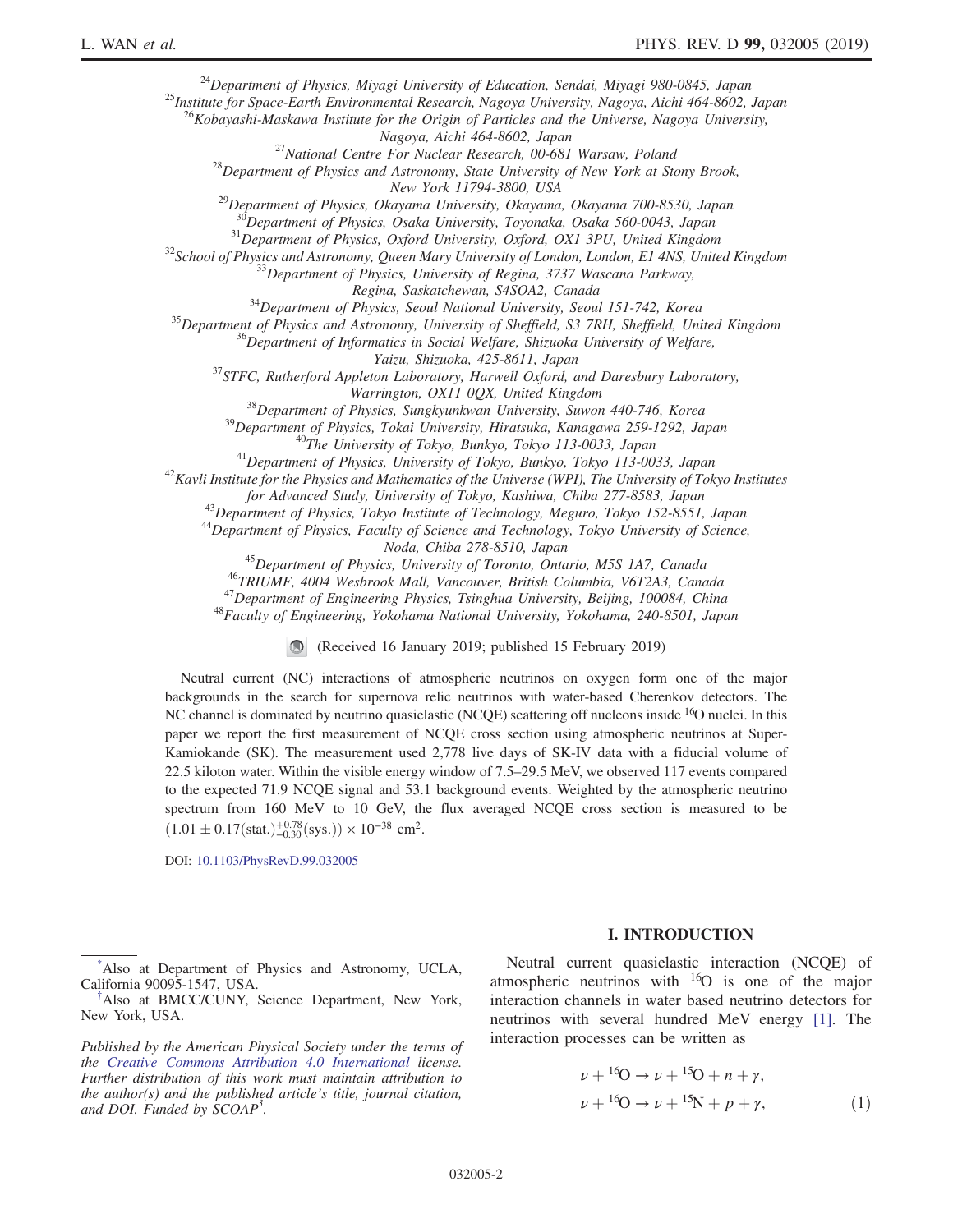in which neutrinos knock out nucleons from oxygen and the residual nuclei are likely to produce deexcitation  $\gamma$ 's. The  $\gamma$  ray propagates in water and is detected by the Cherenkov light of the electrons or positrons from compton scattering and pair production. The emitted proton is below Cherenkov threshold, while the emitted neutron will be captured on hydrogen, releasing a 2.2 MeV γ-ray. We use these  $\gamma$ -rays to tag the interaction.

Supernova relic neutrinos (SRN), also known as diffused supernova neutrino background (DSNB), are neutrinos emitted from all past core-collapse supernovae [\[2\]](#page-9-1). The detection of SRNs via inverse beta decay (IBD,  $\bar{\nu}_e + p \rightarrow n + e^+$ ) is a goal of current and future large neutrino detectors [\[3\]](#page-9-2). In water Cherenkov detectors such as Super-Kamiokande (SK), where  $e/\gamma$  discrimination is feasible but still challenging, NCQE interactions of atmospheric neutrinos with oxygen form a significant background to SRN searches as well as other rare signal searches [4–[7\]](#page-9-3).

Theoretical calculations of the NCQE cross section on oxygen exist for both low [8–[10\]](#page-9-4) and high [\[1\]](#page-9-0) energies and a measurement using the T2K beam [\[11\]](#page-9-5) is in good agreement with the predictions. However, no previous measurement of this process has been performed using the atmospheric neutrino flux, where NCQE interactions are of relevance for SRN searches. In this paper, we report the first measurement of the NCQE cross section on oxygen using atmospheric neutrinos. This measurement is particularly important for SRN searches in future water Cherenkov experiments such as SK-Gd [\[12,13\]](#page-9-6) and Hyper-Kamiokande [\[14\]](#page-9-7).

The paper is organized as follows: Sec. [II](#page-2-0) introduces the Super-Kamiokande experiment. Section [III](#page-2-1) illustrates the simulation of NCQE events, the Monte-Carlo (MC) setup, and the corresponding features expected. The NCQE sample is extracted from data and compared with MC in Sec. [IV.](#page-3-0) Section [V](#page-6-0) presents the measurement of NCQE cross section, and discusses applications and future improvements. Section [VI](#page-9-8) concludes the paper.

## <span id="page-2-0"></span>II. THE SUPER-KAMIOKANDE EXPERIMENT

Super-Kamiokande is a cylindrical 50-kiloton water Cherenkov detector located in Kamioka, Japan, shielded by 2,700 meter water equivalent overburden [\[15\]](#page-9-9). SK consists of an outer detector (OD) instrumented with 1885 8-inch PMTs, optically separated from the inner detector (ID), which is viewed by 11,129 20-inch PMTs.

SK started data taking in 1996, and since then has undergone four data-taking phases: SK-I, II, III and IV. This measurement uses data in SK-IV only, collected from October 2008 to October 2017. SK-IV started in the summer of 2008, when new front-end electronics and data processing system were installed. The data acquisition time window for a typical event above 7.5 MeV in SK-IV is  $[-5, 35]$  μs from the trigger timing [\[16\]](#page-9-10). If the kinetic energy of an event is above 9.5 MeV (or 7.5 MeV after the summer of 2011), and if the event is not a cosmic-ray muon, a special high energy trigger (SHE) and a following after-trigger with 500  $\mu$ s time window are issued, allowing for the detection of delayed-coincidence 2.2 MeV  $\gamma$  signals from neutron captures on hydrogen within a 535  $\mu$ s search window.

The interaction vertex of a low-energy event is reconstructed with a time-of-flight (TOF) based algorithm [\[17\]](#page-9-11), with a vertex resolution of 65 cm for a 7.5 MeV electron, improving as the energy increases. The energy is reconstructed from the number of detected Cherenkov photons corrected for water attenuation, photo-coverage, and PMT response. A detailed description of reconstruction and calibration for low-energy events can be found in Ref. [\[18\]](#page-9-12).

## III. SIMULATION

<span id="page-2-1"></span>The MC simulation of atmospheric neutrino events is performed in two stages. First, an event generator models the interactions of atmospheric neutrinos in water. Finalstate particles resulting from these interactions are then tracked through a simulation of the ID to model the detector response. This analysis uses a MC sample equivalent to 500 years of live-time with the SK-IV setup.

### A. Atmospheric neutrino flux

Super-Kamiokande performed a comprehensive study of the atmospheric neutrino flux in the energy region from sub-GeV up to several TeV at the Kamioka Observatory [\[19\]](#page-9-13). The measured observables, including event rate, energy spectrum, and directionality, are consistent with the theoretical prediction from the HKKM model [\[20,21\]](#page-9-14), after accounting for neutrino oscillation. Uncertainties on the flux are taken from the SK measurement and the neutrino/antineutrino ratio uncertainty is derived from the theoretical prediction.

#### B. Neutrino interactions

Atmospheric neutrino interactions with constituents of water molecules in SK are simulated by the NEUT generator [\[22\],](#page-9-15) with several modifications in the neutral current model [\[23\]](#page-9-16). We describe here the simulation for NCOE.

The NCQE cross section on oxygen in NEUT is simulated by an oxygen spectral function model [\[24\]](#page-9-17) with the BBBA05 vector form factor [\[25\]](#page-9-18) and the dipole parametrization of the axial form factor [\[25\]](#page-9-18), taking into consideration the Pauli blocking effect at  $p_F = 225 \text{ MeV}/c$ . This cross section reproduces well the Ankowski model [\[1\]](#page-9-0) while providing additional information on kinematics of final state particles which cannot be directly extracted from the model. The cross section per nucleon as a function of neutrino energy for neutrinos and antineutrinos is shown in Fig. [1](#page-3-1).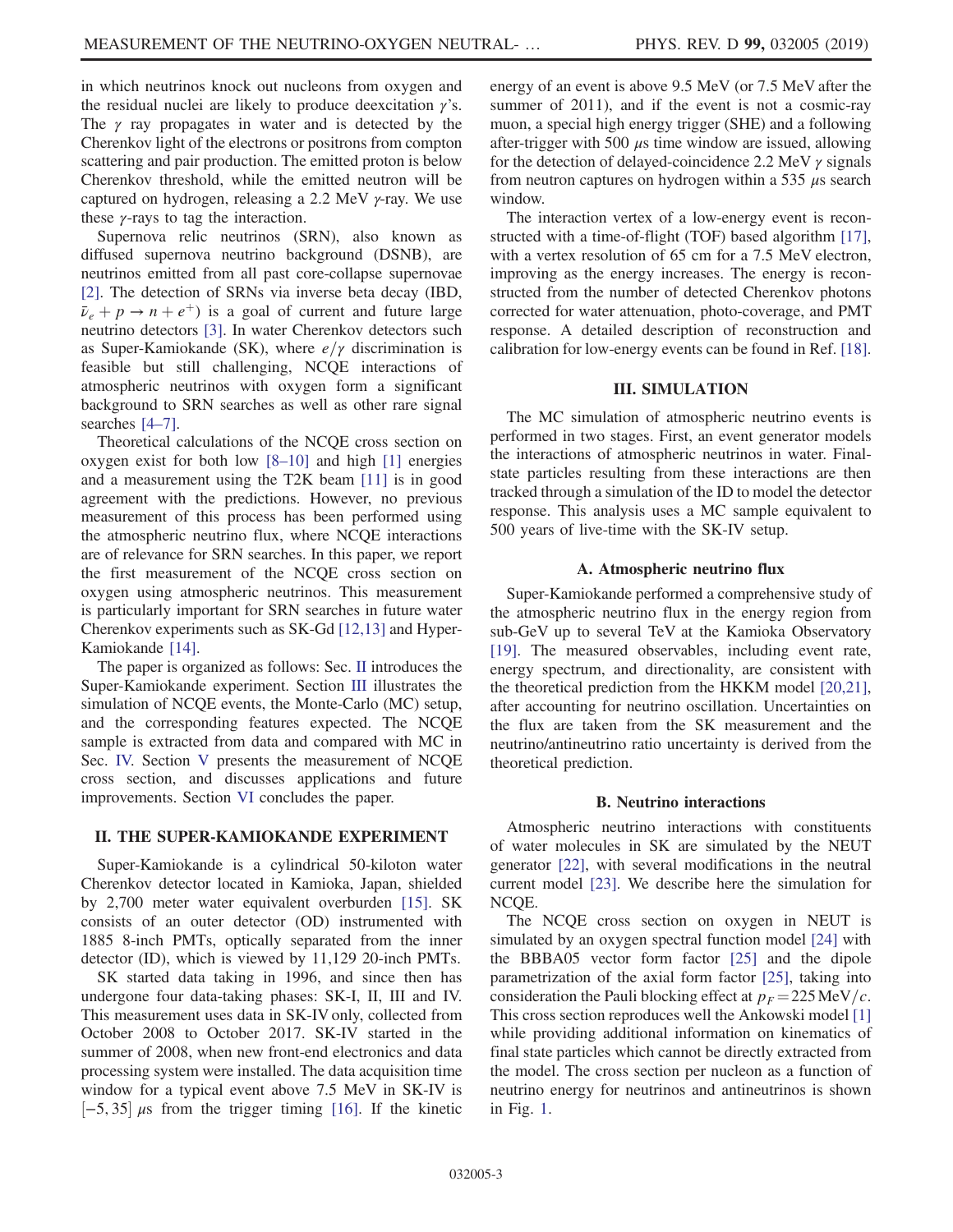<span id="page-3-1"></span>

FIG. 1. NCQE cross section on oxygen per nucleon as a function of neutrino energy. Solid lines show the neutrino cross sections with proton (black) and neutron (red), and dashed lines show antineutrinos cross section with proton (green) and neutron (blue).

The interacting nucleus is left with a hole in  $1p_{1/2}$ ,  $1p_{3/2}$ or  $1s_{1/2}$  state in the simple shell model. The deexcitation  $\gamma$ energy (and corresponding branching ratio) from the  $1p_{3/2}$ state is 6.32 MeV (86.9%) or 9.93 MeV (4.9%) in the case of a proton knock-out, and 6.18 MeV (86.9%) in the case of a neutron knock-out. The spectroscopic factors follow the summary in Ref. [\[11\].](#page-9-5) Other decay channels include further nucleon emission. The branching ratios for the  $1s_{1/2}$ hole state, which decays through several channels with gamma and nucleon emission, are based on the measurements of the  ${}^{16}O(p, 2p)$ <sup>15</sup>N experiment RCNP-E148 [\[26\]](#page-9-19). Continuum states with multinucleon knock-out are assumed to have no gamma emission. This assumption is taken into account in the estimation of systematic uncertainty on primary gamma emission.

#### C. Detector simulation

The SKDETSIM GEANT3 based [\[27\]](#page-9-20) simulation package is used to model particle propagation in the water, as well as the optical properties, photosensor and electronics response in SK. This model has been tuned to match SK calibration data.

In interactions of atmospheric neutrinos with oxygen nuclei, hundreds of MeV are typically transferred to the struck nucleons, often resulting in the emission of further secondary nucleons and deexcitation gammas. These secondary processes are simulated with the GCALOR package in GEANT3 [\[28\]](#page-9-21). In particular, the NMTC [\[29\]](#page-9-22) model is used for protons of all energies and neutrons above 20 MeV, while MICAP [\[30\]](#page-9-23) is used for neutrons below 20 MeV. The discontinuity between the two models at 20 MeV is treated as a source of systematic uncertainty in secondary gamma emission. There is no experimental data on the production of secondary particles in NCQE interactions in water.

## <span id="page-3-0"></span>IV. EVENT RECONSTRUCTION AND SELECTION

## A. Data set

This analysis uses SK-IV data collected in a fiducial volume 2 m away from the ID wall in all directions, containing 22.5 kton of water. Due to a lowered threshold of SHE triggers since September 2011, the live-time is different for the kinetic energy range [9.5, 29.5] MeV and [7.5, 9.5] MeV, with 2,778 days and 1,886 days respectively.

This relatively high trigger threshold of 7.5 or 9.5 MeV is chosen to avoid the overlap with the dominant cosmic-rayinduced spallation background [\[31\]](#page-9-24). An upper limit of 29.5 MeV in electron kinetic energy is imposed to reduce backgrounds from atmospheric neutrino charged-current (CC) interactions, including Michel electrons [\[32\]](#page-9-25) from decays of muons below the Cherenkov threshold.

Energy resolution and secondary gamma emission contribute to the reconstruction of NCQE events above the relatively high energy thresholds of 7.5 and 9.5 MeV.

## B. Data reduction

One of the main motivations for the measurement of the NCQE cross section using atmospheric neutrinos is to determine the contamination of NC events in SRN searches. Similar selection steps to those used in SRN searches [\[33\]](#page-9-26) are used to select NCQE events. These criteria can be categorized into the first reduction, the spallation cut, the further reductions, and the Cherenkov angle cut, the last of which distinguishes the data sample of SRN and NCQE events. In addition, neutrons are tagged to further reduce the remaining backgrounds. Neutron tagging is a technique to detect neutron capture on hydrogen, and will be covered in the next subsection.

## 1. First reduction

The following reduction cuts are first applied to remove spurious events and entering backgrounds [\[18,34\].](#page-9-12) First, a trigger cut is applied to remove calibration events and events that trigger the OD, which are most likely to be a cosmic-ray muon. T2K beam events are also removed from the data sample by a beam trigger. Then, a time difference cut is applied to remove events within 50  $\mu$ s to the preceding cosmic-ray muon, which are likely to be decay-electrons or noise from energetic muons. Afterwards, remaining low energy events are reconstructed with fitting goodness information. If the fitting goodness is too low, the event is also excluded. A fiducial volume cut is further applied to remove radioactivities from the PMTs. The first reduction efficiency for the signal events is estimated to be >99%.

#### 2. Spallation cut

The spallation products from energetic muons traversing the detector form the main background in the 7.5–29.5 MeV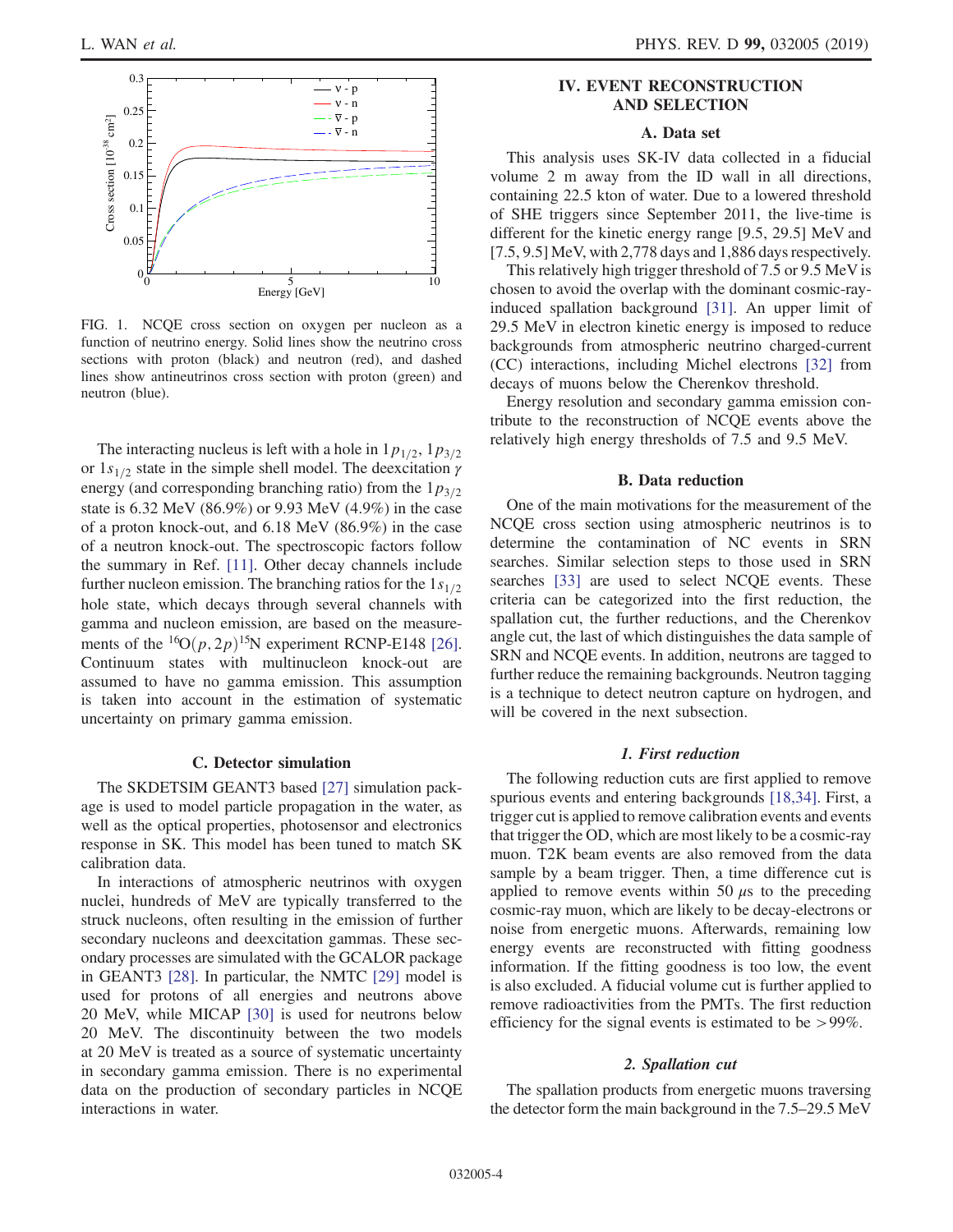energy range at SK [\[35,36\]](#page-9-27). This background increases rapidly at lower energy.

To remove spallation background while keeping signal efficiency, the time and track of a muon close to a low energy event are used. A spallation-rich sample shortly after muon events and a random sample before muon events are used to construct a spallation likelihood function. This function is the product of four parts depending on the transverse distance between the low energy vertex and the muon track, the longitudinal difference between the low energy vertex and the peak energy deposit of the muon, the amount of energy deposited near this peak, and the time difference between muon and candidate, respectively. The maximum kinetic energy of spallation events is 20.6 MeV [\[37\]](#page-10-0). Considering energy resolution effects, spallation cuts are applied to all events with reconstructed energy up to 23.5 MeV. If an event is highly likely to be a spallation event, it is removed from the data sample. Spallation cuts are dependent on energy, with looser cuts for higher energy events. Signal efficiency for these spallation cuts is estimated to be 90% for the high energy bins above 17.5 MeV and 51% for the energy bin at 7.5 MeV [\[37\].](#page-10-0)

### 3. Further reduction

External gamma rays from PMT surfaces and tank material may enter the fiducial volume and can be reconstructed as inward-pointing tracks. We place a cut on the distance between the PMT surface and event vertex in the reconstructed direction of the candidate event [\[38\].](#page-10-1) The efficiency for this cut is estimated to be 93%.

Other possible electronlike backgrounds include scattering of solar neutrinos off electrons and decay-electrons from unobserved muons. Solar neutrinos form an important background in the energy range below 17.5 MeV. Therefore, a solar angle cut is applied to remove solar neutrino events at 98% signal efficiency [\[18\]](#page-9-12). To account for the remaining background from atmospheric CC events, a pre-/post-activity cut which tags multiple peaks close in time, and a multi-ring cut which tags multiple Cherenkov rings close in space are applied [\[33,38\]](#page-9-26). These cuts remove misreconstructed muons and the leakage of decay electron from these muons at high signal efficiencies of 95% and 99%. Muons and pions can also leak into the NC sample due to resolution smearing and misreconstructed Cherenkov angle [\[33\].](#page-9-26) These events are tagged by the hit/ charge pattern and the sharpness of their Cherenkov rings.

### 4. Cherenkov angle cut

For low energy analyses at SK, particle identification (PID) is performed using the opening angle of the Cherenkov ring in an event. The Cherenkov angle is reconstructed using 3-hit combinations. Given a reconstructed vertex, each set of 3-PMT hits uniquely defines a cone and its opening angle. For each event, a histogram is filled with the opening angles for all 3-hit combinations in a TOF-subtracted time window of 15 ns and the bin with most entries is taken as the reconstructed Cherenkov angle for the event.

The Cherenkov angle of an electron above threshold peaks at 42°, while for a pion or muon below energy upper limit of 29.5 MeV, the opening angle is less than 42°. Single  $\gamma$  rays with the energy above the analysis threshold of 7.5 or 9.5 MeV are likely to produce multielectrons during propagation, thus producing a more isotropic Cherenkov light distribution. The multi-γ's from secondary processes further smear the Cherenkov light direction. Therefore, the Cherenkov angle of NCQE events is usually reconstructed with high Cherenkov angles. The angle distribution after neutron tagging is shown in Fig. [2](#page-4-0). Events with Cherenkov angles greater than 50° are accepted as the signal at an efficiency of 86%, as summarized in Table [I](#page-5-0).

## C. Neutron tagging

NCQE events from atmospheric neutrinos are highly likely to knock out a nucleon from the oxygen nucleus. Knocked-out neutrons will propagate in water and thermalize. The thermalized neutron is then captured by a hydrogen nucleus and emits a single  $\gamma$  at 2.2 MeV, which can be used to tag this event.

#### 1. Tagging algorithm

The identification of neutrons emitted in IBD processes via captures on hydrogen in water Cherenkov detectors was initially developed for SRN searches [\[33\]](#page-9-26). First, we calculate the hits within a sliding 10 ns TOF-subtracted time window and apply a precut. A hit cluster is selected as a candidate for neutron tagging only when the number of hits within this 10 ns time window exceeds 7. Given the poor vertex resolution for 2.2 MeV gammas, the vertex of

<span id="page-4-0"></span>

FIG. 2. Cherenkov angle distribution in data (black points) and MC expectation (colored histograms) after all other cuts and with neutron tagging. The green histogram shows the non-NC backgrounds, blue shows the NC non-QE components, and red shows the NCQE components.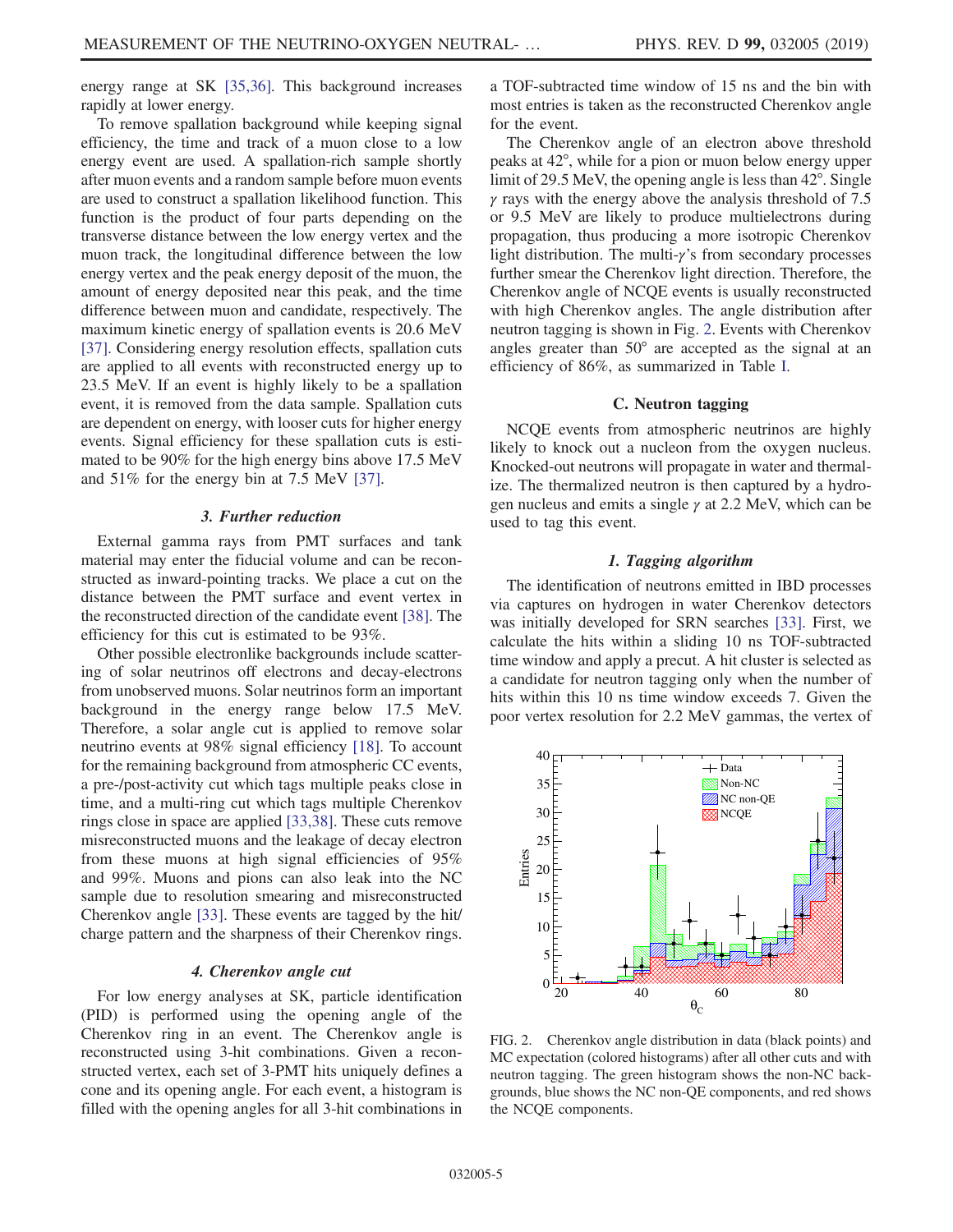<span id="page-5-0"></span>TABLE I. Reduction efficiency and remaining sample size for each data reduction step without neutron tagging. Cuts are applied sequentially.

| Reduction step     | Signal eff. | Remaining events |
|--------------------|-------------|------------------|
| First reduction    | $>99\%$     | $\sim$ 1,600,000 |
| Spallation cut     | $77\%$      | $\sim$ 170,000   |
| Incoming cut       | 93%         | 73,348           |
| Solar cut          | 98%         | 64,037           |
| Pre-/post-activity | 95%         | 56,650           |
| Multi-ring         | 99%         | 56,156           |
| Cherenkov angle    | 86%         | 27,577           |
| Total              | 54%         | 27,577           |

<span id="page-5-1"></span>TABLE II. Neutron tagging efficiency for different physics processes with primary events at 14.5 MeV. Background here refers to accidental coincidence events.

| Process        | Pre-cut | $Pre-cut + MLP$      |
|----------------|---------|----------------------|
| <b>SRN</b>     | 35.4%   | $25.2\%$             |
| NC.            | 29.8%   | $19.1\%$             |
| Bkg. per event | 1.6     | $5.4 \times 10^{-4}$ |

neutron tagged. The neutron capture time for the NC sample after all reductions and with only one neutron is shown in Fig. [3.](#page-5-2) The accidental event rate can be estimated by using the same neutron-tagging criteria on a random trigger sample, and is calculated to be 13.7 events in this NC sample. Fitting to an exponential signal and a fixed background at the accidental background level, the total number of events with neutrons is  $75.3 \pm 9.4$  and the lifetime is given as  $219.5 \pm 47.2 \mu s$ , consistent with the expectation of 204.7  $\mu$ s [\[40\]](#page-10-3). Using a fixed  $\tau$  at 204.7  $\mu$ s fitting as a cross-check, the total number of events with neutrons is calculated to be  $68.5 \pm 12.1$ , consistent with fixed background fitting. The neutron multiplicity comparison between data and MC is shown in Fig. [4](#page-6-1). The distributions are consistent within the uncertainties.

In this analysis, we select events with at least one neutron tagged. The reduction efficiency including neutron tagging as a function of reconstructed prompt energy for NCQE gamma events within [7.5, 29.5] MeV is shown in Fig. [5](#page-6-2). This efficiency is relative to the NCQE events with neutron production and deexcitation  $\gamma$  emission in the selected energy range. The main efficiency sacrifice for events above the threshold comes from the spallation cut and

<span id="page-5-2"></span>

FIG. 3. Neutron tagging time distribution for events with only one neutron tagged. The black points show the data distribution and the blue line shows the fitted exponential distribution. The red histogram indicates the accidental background.

the prompt event is used in the TOF calculation. Second, for every neutron candidate, a multilayer perceptron (MLP) is applied using derived parameters characterizing hit time, hit pattern, and PMT charge. A cut on the output of the MLP is used to select neutron events, and its efficiency is obtained using a sample where random trigger data is used to model the noise and the simulated signal events are superimposed [\[37\].](#page-10-0)

For this work, a recently upgraded neutron-tagging algorithm takes into consideration the reconstruction of neutron capture vertex using both the TOF-based algorithm and a brute-force fitter [\[39\].](#page-10-2) It greatly enhances the discrimination power between neutron capture signals and accidental coincidence backgrounds. The MLP cut value is optimized for every reconstructed prompt energy bin with the expected background and signal MC, imposing a more stringent cut for lower energy events, for which the background rate is higher. This neutron-tagging technique has been validated with a calibration Am/Be source in SK-IV [\[40\].](#page-10-3)

#### 2. Tagging NC neutrons

Since the TOF-subtracted time is corrected with regards to the primary vertex, the distance between primary vertex and neutron capture vertex affects the neutron-tagging efficiency. For IBD neutrons from SRN neutrinos, the neutron energy is sub-MeV and the neutron drifts typically less than 5 cm away from the primary vertex. However, for neutrons from NC events, their energy can reach several hundreds of MeVs and the neutrons can drift meters away; hence the neutron-tagging efficiency is dependent on neutron drift distance. The difference in neutron-tagging efficiencies for different physics processes are shown in Table [II](#page-5-1). The average neutron-tagging efficiency for a single NCQE neutron in this analysis is 10.4%. The difference between SKDETSIM and another neutron propagation simulation in GEANT4 [\[41\]](#page-10-4) is taken as a source of systematic uncertainty.

There are 117 events with tagged neutrons remaining in the data sample, among which 89 events have only one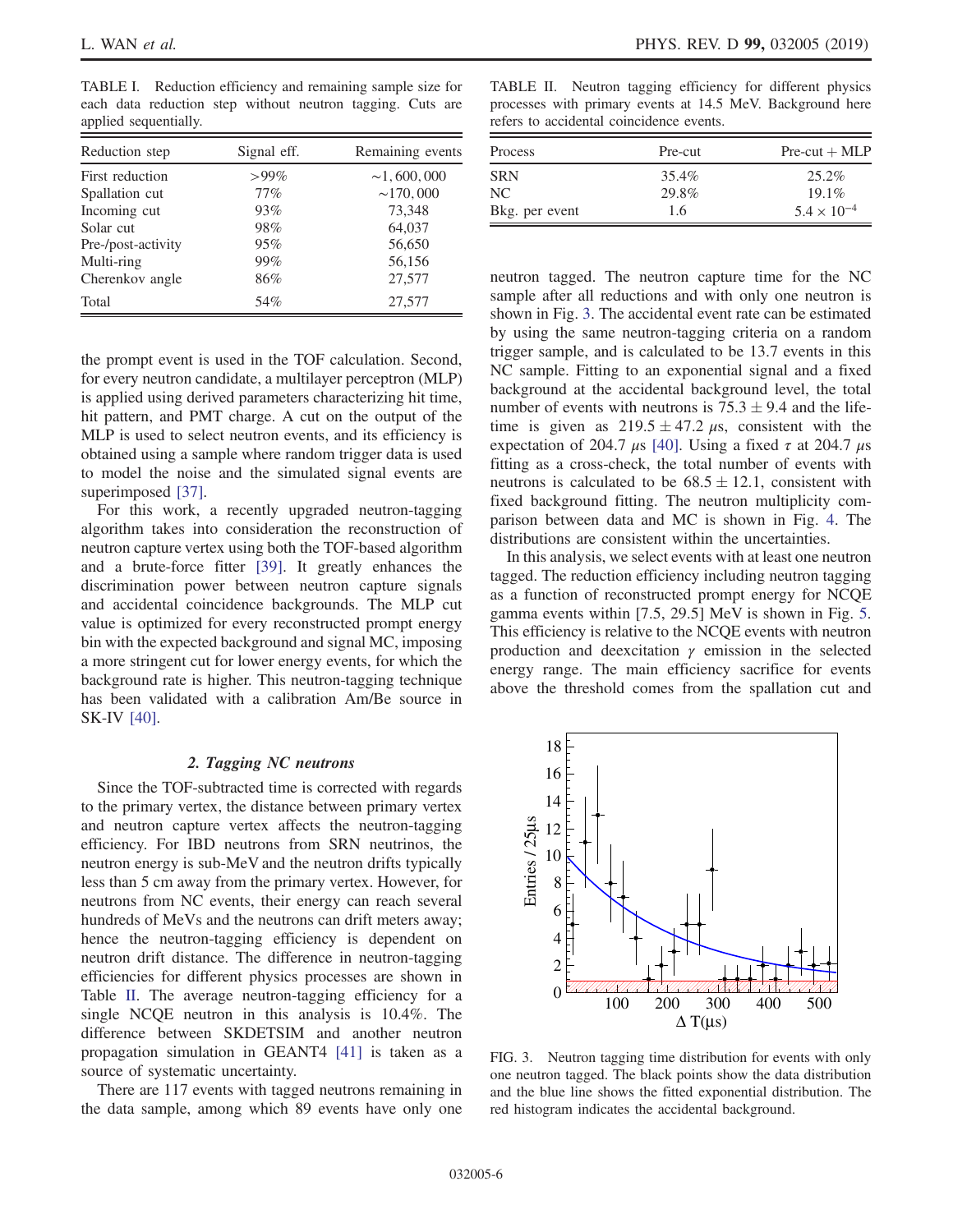<span id="page-6-1"></span>

FIG. 4. Neutron multiplicity in data (black points) and MC (red histogram). The uncertainties assigned to data are statistical while those assigned to MC are the 10% intrinsic neutron-tagging uncertainty.

<span id="page-6-2"></span>

FIG. 5. Reduction efficiency as a function of the reconstructed prompt energy. The energy dependence mainly comes from spallation cut (50% to 100%) and the neutron-tagging cut (4% to 22%). The error bars represent the reduction efficiency uncertainty and the neutron tagging uncertainty, as listed in Table. [IV.](#page-8-0)

neutron tagging. These cuts are tuned per MeV energy bin towards a best significance on MC, putting an energy dependence on the final efficiency. The overall detection efficiency relative to the number of true NCQE events in the fiducial volume with de-excitation  $\gamma$ 's is also calculated. Figure [6](#page-6-3) shows the overall detection efficiency as a function of the incident neutrino energy. The higher detection efficiency for higher energy neutrinos originates from their higher neutron multiplicity.

<span id="page-6-3"></span>

FIG. 6. Detection efficiency as a function of the incident neutrino energy. The error bars represent the reduction efficiency uncertainty and the neutron tagging uncertainty.

## V. CROSS SECTION EXTRACTION

<span id="page-6-0"></span>The 117 events in the final data sample include NCQE, NC non-QE channels, neutron backgrounds including leakage from reactor neutrinos and spallation, and accidental backgrounds. To evaluate the contribution from non-NC and NC non-QE events, and to derive the NCQE cross section, further analysis is performed using MC and different data samples.

#### A. Observed events

The vertex distribution of the final NC sample is shown in Fig. [7](#page-6-4). The vertices are uniformly distributed and consistent with the expectations of the NC signal. The energy distribution is shown Fig. [8](#page-7-0). Note that the energy dependent efficiency shown in Fig. [5](#page-6-2) is not corrected in this figure.

Besides accidental background, non-NC backgrounds in the data sample include leakage from spallations, reactor neutrinos, as well as atmospheric neutrino CC interactions. The spallation background is estimated using a spallation

<span id="page-6-4"></span>

FIG. 7. Vertex distributions of the NC sample. The solid rectangle shows the inner detector of SK, and the dotted rectangle shows the fiducial volume region.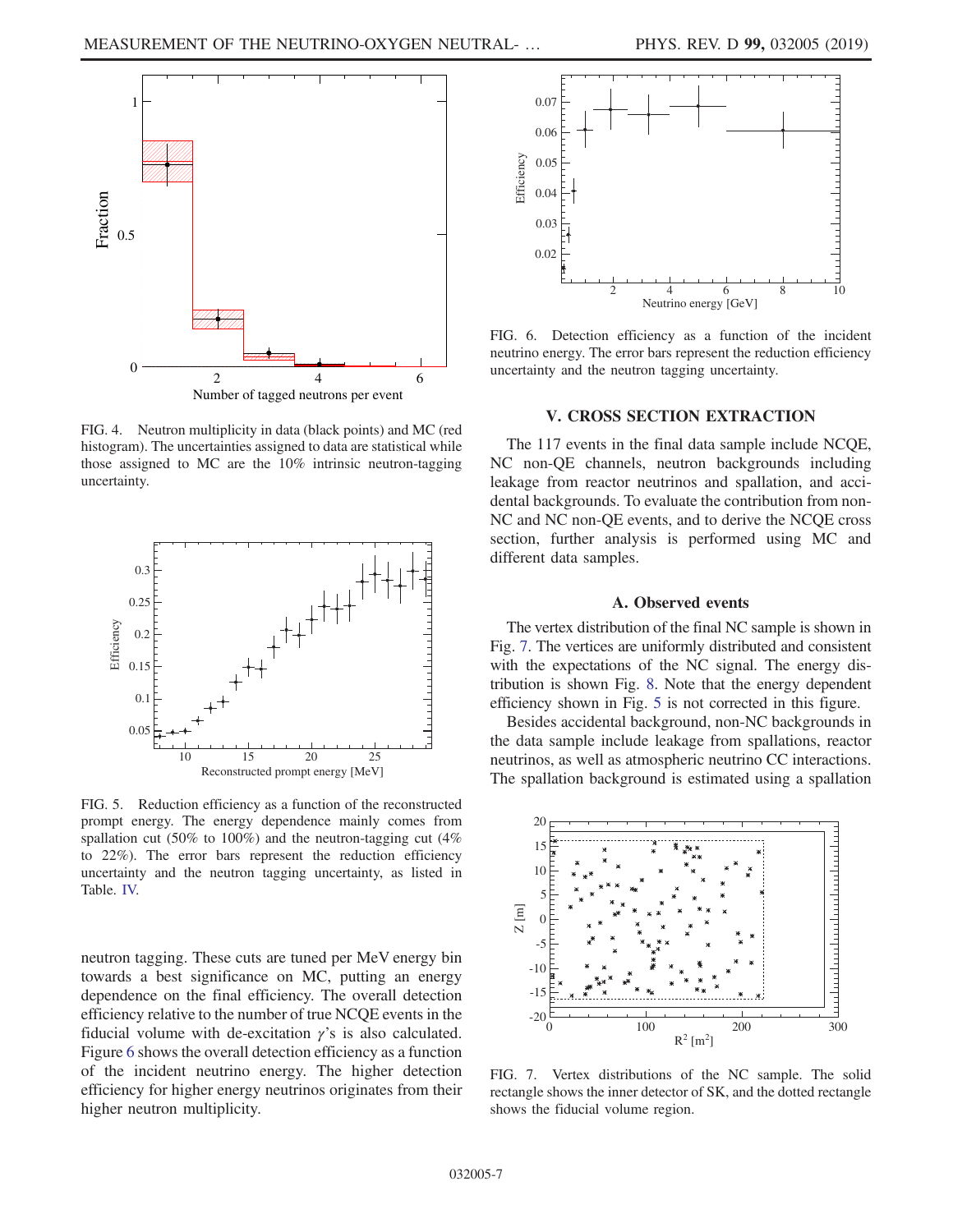<span id="page-7-0"></span>

FIG. 8. Energy distribution of the NC data sample (black points) against MC expectations (colored histograms). The red histogram shows NCQE signal, green shows single-pion channels, blue shows multipion channels, black shows non-NC backgrounds, and yellow shows the accidental background without any true neutron. Summing up the green and the blue histogram gives the NC non-QE backgrounds.

data sample derived by the local proximity to a muon in both time and space [\[37\]](#page-10-0). The same cuts as in the NC event selection are then applied to this data sample, and the number of spallation background is estimated to be 0.5, mainly contributed by <sup>9</sup>Li. Reactor neutrinos produce IBD positrons, for which the event rate is predicted by a simulation based on the IAEA data [\[42\].](#page-10-5) Their leakage into the NC sample through Cherenkov angle resolution is estimated to be 0.1 event. Atmospheric neutrino CC backgrounds include  $\nu_e$  CC and  $\nu_\mu$  CC. This background is estimated from MC to be 0.4 events for  $\nu_e$  CC and 0.8 events for  $\nu_{\mu}$  CC. These non-NC backgrounds are summarized in Table [III](#page-7-1) and compared with the MC predictions in NCQE and other NC channels.

<span id="page-7-1"></span>TABLE III. Predictions of components in the final data sample and the comparison with signal MC.

| Components                 | Events |
|----------------------------|--------|
| NC single $\pi$            | 33.4   |
| NC multi- $\pi$ 's         | 4.2    |
| <b>DIS</b>                 | 0.0    |
| $\bar{\nu}_e$ CC           | 0.4    |
| $\bar{\nu}_{\mu}$ CC       | 0.8    |
| Accidental                 | 13.7   |
| Spallation                 | 0.5    |
| Reactor                    | 0.1    |
| Total background           | 53.1   |
| Observed data              | 117    |
| Background subtracted data | 63.9   |
| NEUT NCQE prediction       | 71.9   |

#### B. Measured cross section

The NCQE cross section is measured by comparing data and MC expectation. The theoretical prediction of fluxaveraged NCQE cross section on oxygen,  $\langle \sigma_{NCQE}^{\text{theory}} \rangle$ , can be expressed as:

$$
\langle \sigma_{\text{NCQE}}^{\text{theory}} \rangle = \frac{\int_{160 \text{ MeV}}^{10 \text{ GeV}} \sum_{i=\nu,\bar{\nu}} \phi_i(E_{\nu}) \times \sigma_i(E_{\nu})_{\text{NCQE}}^{\text{theory}} dE_{\nu}}{\int_{160 \text{ MeV}}^{10 \text{ GeV}} \sum_{i=\nu,\bar{\nu}} \phi_i(E_{\nu}) dE_{\nu}}
$$
  
= 1.14 × 10<sup>-38</sup> cm<sup>2</sup>, (2)

where  $\phi_i(E_v)$  is the atmospheric neutrino flux at neutrino energy  $E_{\nu}$ ,  $\sigma_i(E_{\nu})$  is the corresponding theoretical cross section, and *i* sums for neutrino and antineutrino species. The energy integral is performed between 160 MeV and 10 GeV, above which the atmospheric neutrino flux is decreasing rapidly, and below which the NCQE cross section is very small. The uncertainty introduced by the cutoff is evaluated and included as a systematic error. The measured cross section is therefore expressed as:

$$
\langle \sigma_{\text{NCQE}}^{\text{observed}} \rangle = \frac{N_{\text{tot}}^{\text{obs}} - N_{\text{acc}}^{\text{exp}} - N_{\text{NC}^{\text{exp}}}^{\text{exp}} - N_{\text{NC}^{\text{opt}}}^{\text{exp}}}{N_{\text{NCQE}}^{\text{exp}}} \times \langle \sigma_{\text{NCQE}}^{\text{theory}} \rangle
$$

$$
= (1.01 \pm 0.17_{\text{stat.}}) \times 10^{-38} \text{ cm}^2, \tag{3}
$$

where  $N_{\text{tot}}^{\text{obs}}$  refers to the observed number of events in the final reduction sample,  $N_{\text{acc}}^{\text{exp}}$  refers to the accidental background without a true neutron, which is evaluated from random trigger data, and  $N_{\text{others}}^{\text{exp}}$  refers to the non-NC backgrounds including spallation products, reactor antineutrinos, and atmospheric neutrino CC interactions. The term  $N_{\text{NCothers}}^{\text{exp}}$  refers to the expected number of NC non-QE backgrounds, and  $N_{\text{NCQE}}^{\text{exp}}$  refers to the expected number of NCOE events.

#### C. Systematic uncertainties

Atmospheric neutrino flux uncertainty varies for different energy bins, as given in Ref. [\[19\]](#page-9-13). In this paper, a conservative estimation at 18% in [160 MeV, 10 GeV] is taken. Atmospheric  $\nu/\bar{\nu}$  ratio has 5% uncertainty [\[20\].](#page-9-14) The cross sections for NC processes other than NCQE have 18% uncertainty [\[11\].](#page-9-5) The spectroscopic factors and the gamma emission branching ratios determines the uncertainty from primary simulation [\[43\]](#page-10-6). The uncertainty from secondary gamma emission is estimated by varying the neutron energy profile and neutron multiplicity from the simulation [\[43\].](#page-10-6)

Since this analysis requires at least one neutron to be detected via neutron tagging on hydrogen, an additional systematic uncertainty arises from the uncertainty of neutron multiplicity in neutral-current interactions. There are no data available to estimate neutron multiplicity in NCQE process for oxygen, so this uncertainty is evaluated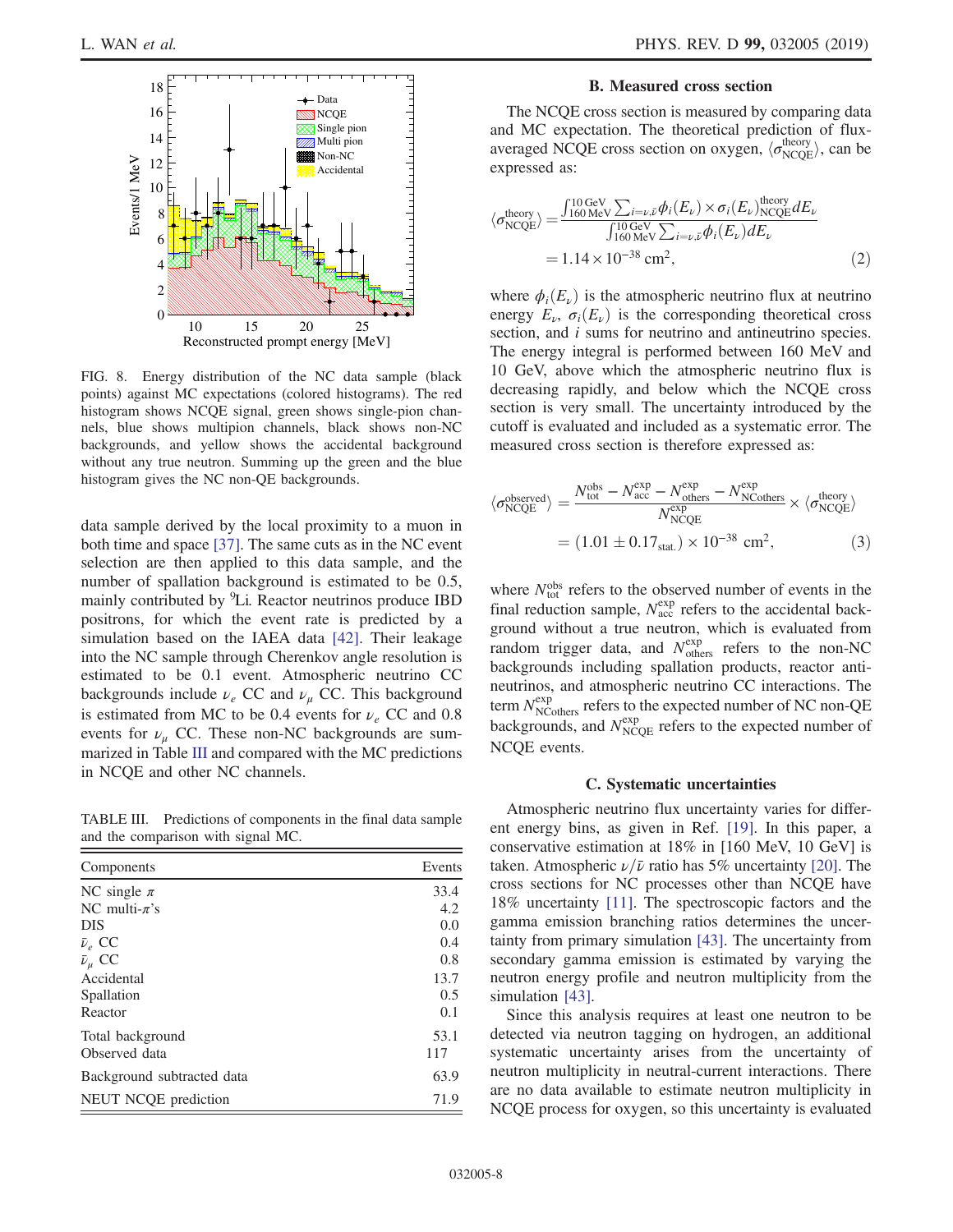by comparing different simulations. We compared the multiplicity and spectra of primary neutrons predicted by NEUT and GENIE [\[44\]](#page-10-7), and the secondary neutron production as well as neutron thermalization and capture predicted by SKDETSIM and GEANT4 for different energy spectra of the primary neutrons. Taking the result from NEUT and SKDETSIM as the central value, the difference in neutron multiplicity predictions after applying the tagging efficiency is 12% for NCQE events. For a conservative estimation, we take the difference in neutron multiplicity prediction at 100% detection effciency, 21%, as the systematic uncertainty. The neutron energy spectra from GENIE introduces 18% deviation the NEUT spectra for NCQE events and 14% for NC non-QE events. The GEANT4 simulation of neutron transportation introduces  $+7\%$  deviation from SKDETSIM for NCQE events, and  $+4\%$  for NC non-QE events. We assign asymmetric uncertainty to the neutron transportation simulation term, and leave the neutron multiplicity and energy spectra uncertainty to be symmetric.

Data reduction besides neutron tagging imposes a 3% systematic uncertainty. Neutron tagging efficiency has 10% intrinsic uncertainty from calibration (Am/Be) and MC for low-energy neutrons. The cutoff at 10 GeV imposes a 0.1% uncertainty using simulation with the measured high energy atmospheric neutrino flux [\[19\]](#page-9-13). The cutoff at 160 MeV imposes <0.7% uncertainty, which is estimated by simulation with the theoretical prediction of low energy atmospheric neutrino flux [\[45\]](#page-10-8). The evaluation of non-NC (reactor, <sup>9</sup>Li, CC, etc) leakage into NC sample imposes 21% uncertainties to  $N_{\text{others}}^{\text{exp}}$ , but due to the small ratio of events from non-NC background, this uncertainty propagates to only 0.2% on the final cross section result.

All the uncertainties are listed in Table [IV.](#page-8-0) To account for the correlations including the flux uncertainty and the reduction uncertainty between the NCQE sample and other samples, A toy-MC is used to derive the uncertainty envelope for the NCQE cross section. The

<span id="page-8-0"></span>TABLE IV. Uncertainties in NCQE measurement.

|                         | <b>NCOE</b> | NC non-OE |
|-------------------------|-------------|-----------|
| $\nu_{\text{atm}}$ flux | 18%         |           |
| $\nu/\bar{\nu}$ ratio   | 5%          |           |
| Cross-section           |             | 18%       |
| Primary $\gamma$ 's     | 15%         | 3%        |
| Secondary $\gamma$ 's   | 13%         | 13%       |
| Neutron multiplicity    | 21%         | 16%       |
| Neutron energy          | 18%         | 14%       |
| Neutron transportation  | $+7%$       | $+4%$     |
| Data reduction          | 3%          |           |
| Neutron tagging         | 10%         |           |
| Others                  | 0.7%        |           |

<span id="page-8-1"></span>

FIG. 9. The gray histogram shows the atmospheric neutrino spectrum predicted by HKKM model, the black curve shows the cross section from Ankowski model, the red line shows the predicted flux-averaged cross section, and the black point shows the measured cross section.

68% confidence level region is finally calculated as  $[0.69, 1.83] \times 10^{-38}$  cm<sup>2</sup>, and the cross section is measured to be  $(1.01 \pm 0.17(stat.)^{+0.78}_{-0.30}(sys.)) \times 10^{-38}$  cm<sup>2</sup>, as shown in Fig. [9](#page-8-1).

## D. Discussion on future improvement

The uncertainty in this measurement is dominated by systematic uncertainties including the atmospheric flux, cross section of other NC processes, primary and secondary process simulation, neutron simulation, as well as neutron-tagging efficiency. The flux measurement will improve with future Cherenkov detectors such as Hyper-Kamiokande [\[14\].](#page-9-7) The cross section for other NC processes can be improved by the T2K off-axis near detector ND280 [\[46,47\]](#page-10-9) and other experiments such as MiniBooNE [\[48\]](#page-10-10) and MINERvA [\[49\].](#page-10-11) Hadron production experiments such as EMPHATIC [\[50\]](#page-10-12) will also contribute to reducing flux uncertainties. For the simulation of primary and secondary processes, the gamma ray emission experiment at RCNP is likely to reduce the uncertainty soon [\[51,52\].](#page-10-13)

The statistics in this analysis is limited by the neutrontagging efficiency and the energy threshold. The present efficiency for NCQE neutrons in pure water is relatively poor at 4–22%. When SK updates to SK-Gd [\[12,13\]](#page-9-6), the efficiency would increase to about 80% due to the higher total energy of the  $\gamma$  cascades. A measurement of neutron multiplicity will also provide constraints on the simulation of neutron production. Besides, at SK-Gd, the neutron capture signal can trigger the detector directly, and thus the lower energy threshold of this analysis for prompt  $\gamma$ 's will not be limited by the SHE trigger threshold. Lowering the analysis threshold to 3.5 MeV will double the detection efficiency of NCQE  $\gamma$  events.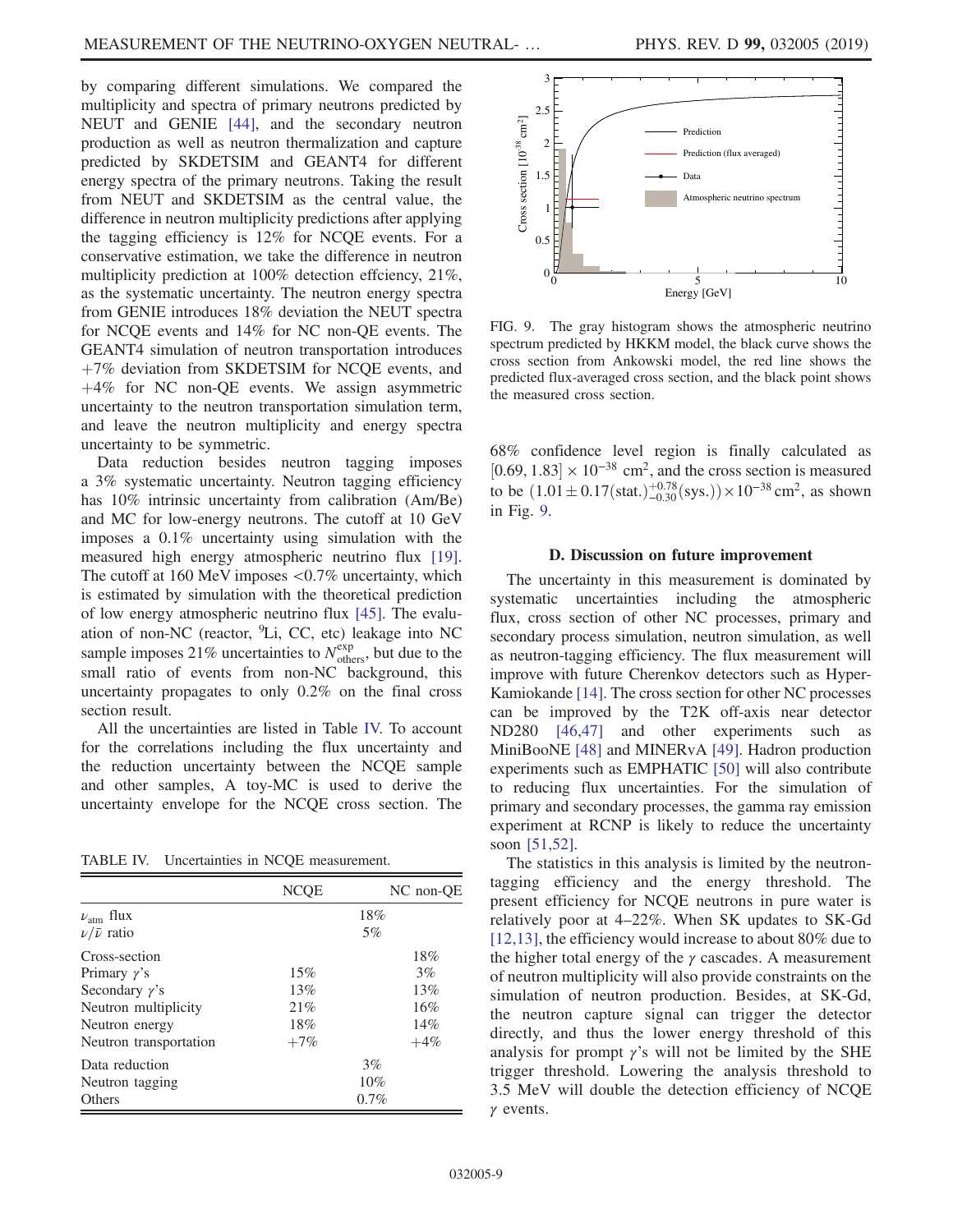## VI. CONCLUSION

<span id="page-9-8"></span>The first measurement of the NCQE cross section with atmospheric neutrinos on oxygen is reported. NCQE events are selected by the nuclear deexcitation gamma and neutron capture signal on hydrogen. The neutron-tagging technique is employed to enhance the signal-background separation. We obtained 117 events after data reduction, in agreement with the expectation of 125.0, including 71.9 estimated from NCQE channel, 37.6 from non-QE NC channels, and 15.5 from non-NC background. The NCQE cross section averaged over the atmospheric neutrino flux at SK is measured to be  $(1.01 \pm 0.17 \text{(stat.)}^{+0.78}_{-0.30} \text{(sys.)}) \times 10^{-38} \text{ cm}^2$ , consistent with the theoretical prediction of  $1.14 \times 10^{-38}$  cm<sup>2</sup>.

This result improves the estimation of NCQE component in low energy rare signal detection in water Cherenkov detectors, especially in the search of SRNs. It will also benefit future water Cherenkov experiments, such as SK-Gd and Hyper-K.

#### ACKNOWLEDGMENTS

We gratefully acknowledge the cooperation of the Kamioka Mining and Smelting Company. The SuperKamiokande experiment has been built and operated from funding by the Japanese Ministry of Education, Culture, Sports, Science and Technology, the U.S. Department of Energy, and the U.S. National Science Foundation. Some of us have been supported by funds from the National Research Foundation of Korea NRF20090083526 (KNRC) funded by the Ministry of Science, ICT, and Future Planning, the European Union H2020 RISEGA641540SKPLUS, the Japan Society for the Promotion of Science, the National Natural Science Foundation of China under Grants No. 11620101004, the National Science and Engineering Research Council (NSERC) of Canada, the Scinet and Westgrid consortia of Compute Canada, and the National Science Centre, Poland (2015/17/N/ST2/04064, 2015/18/E/ST2/00758).

- <span id="page-9-0"></span>[1] A. M. Ankowski, O. Benhar, T. Mori, R. Yamaguchi, and M. Sakuda, Phys. Rev. Lett. 108[, 052505 \(2012\)](https://doi.org/10.1103/PhysRevLett.108.052505).
- <span id="page-9-1"></span>[2] S. Ando and K. Sato, [New J. Phys.](https://doi.org/10.1088/1367-2630/6/1/170) 6, 170 (2004).
- <span id="page-9-2"></span>[3] S. Horiuchi, J. F. Beacom, and E. Dwek, [Phys. Rev. D](https://doi.org/10.1103/PhysRevD.79.083013) 79, [083013 \(2009\).](https://doi.org/10.1103/PhysRevD.79.083013)
- <span id="page-9-3"></span>[4] G. E. Kocharov, G. A. Kovaltsov, and I. G. Usoskin, [Nuovo](https://doi.org/10.1007/BF02509184) [Cimento Soc. Ital. Fis.](https://doi.org/10.1007/BF02509184) 14C, 417 (1991).
- [5] Y. Hayato et al. (Super-Kamiokande Collaboration), [Astrophys. J.](https://doi.org/10.3847/2041-8213/aabaca) 857, L4 (2018).
- [6] K. Abe et al. (Super-Kamiokande Collaboration), [Astro-](https://doi.org/10.3847/2041-8205/830/1/L11)phys. J. 830[, L11 \(2016\)](https://doi.org/10.3847/2041-8205/830/1/L11).
- [7] Y. Cui, M. Pospelov, and J. Pradler, [Phys. Rev. D](https://doi.org/10.1103/PhysRevD.97.103004) 97, [103004 \(2018\).](https://doi.org/10.1103/PhysRevD.97.103004)
- <span id="page-9-4"></span>[8] K. Langanke, P. Vogel, and E. Kolbe, [Phys. Rev. Lett.](https://doi.org/10.1103/PhysRevLett.76.2629) **76**, [2629 \(1996\)](https://doi.org/10.1103/PhysRevLett.76.2629).
- [9] J. F. Beacom and P. Vogel, Phys. Rev. D 58[, 053010 \(1998\).](https://doi.org/10.1103/PhysRevD.58.053010)
- [10] E. Kolbe, K. Langanke, and P. Vogel, [Phys. Rev. D](https://doi.org/10.1103/PhysRevD.66.013007) 66, [013007 \(2002\).](https://doi.org/10.1103/PhysRevD.66.013007)
- <span id="page-9-5"></span>[11] K. Abe *et al.* (T2K Collaboration), [Phys. Rev. D](https://doi.org/10.1103/PhysRevD.90.072012) **90**, 072012 [\(2014\).](https://doi.org/10.1103/PhysRevD.90.072012)
- <span id="page-9-6"></span>[12] J. F. Beacom and M. R. Vagins, [Phys. Rev. Lett.](https://doi.org/10.1103/PhysRevLett.93.171101) 93, 171101 [\(2004\).](https://doi.org/10.1103/PhysRevLett.93.171101)
- <span id="page-9-7"></span>[13] H. Sekiya, [J. Phys. Conf. Ser.](https://doi.org/10.1088/1742-6596/888/1/012041) 888, 012041 (2017).
- <span id="page-9-9"></span>[14] K. Abe *et al.*, [arXiv:1109.3262](http://arXiv.org/abs/1109.3262).
- [15] Y. Fukuda et al. (Super-Kamiokande Collaboration), [Nucl.](https://doi.org/10.1016/S0168-9002(03)00425-X) [Instrum. Methods Phys. Res., Sect. A](https://doi.org/10.1016/S0168-9002(03)00425-X) 501, 418 (2003).
- <span id="page-9-11"></span><span id="page-9-10"></span>[16] S. Yamada et al., [IEEE Trans. Nucl. Sci.](https://doi.org/10.1109/TNS.2009.2034854) 57, 428 (2010).
- [17] M. Smy (SUPERKAMIOKANDE Collaboration), in *Pro*ceedings, 30th International Cosmic Ray Conference (ICRC 2007): Merida, Yucatan, Mexico, 2007 (Yucatan Autonoma University, Merida, Mexico, 2007), Vol. 5, pp. 1279–1282.
- <span id="page-9-12"></span>[18] K. Abe *et al.* (Super-Kamiokande Collaboration), [Phys.](https://doi.org/10.1103/PhysRevD.94.052010) Rev. D 94[, 052010 \(2016\)](https://doi.org/10.1103/PhysRevD.94.052010).
- <span id="page-9-13"></span>[19] E. Richard et al. (Super-Kamiokande Collaboration), [Phys.](https://doi.org/10.1103/PhysRevD.94.052001) Rev. D 94[, 052001 \(2016\)](https://doi.org/10.1103/PhysRevD.94.052001).
- <span id="page-9-14"></span>[20] M. Honda, T. Kajita, K. Kasahara, S. Midorikawa, and T. Sanuki, Phys. Rev. D 75[, 043006 \(2007\)](https://doi.org/10.1103/PhysRevD.75.043006).
- [21] M. Honda, T. Kajita, K. Kasahara, and S. Midorikawa, [Phys.](https://doi.org/10.1103/PhysRevD.83.123001) Rev. D 83[, 123001 \(2011\)](https://doi.org/10.1103/PhysRevD.83.123001).
- <span id="page-9-15"></span>[22] Y. Hayato, Acta Phys. Pol. B 40, 2477 (2009).
- <span id="page-9-16"></span>[23] K. Ueno, Study of neutral-current de-excitation gamma-rays with the T2K neutrino beam, Ph.D. thesis, The University of Tokyo, 2012.
- <span id="page-9-17"></span>[24] O. Benhar, N. Farina, H. Nakamura, M. Sakuda, and R. Seki, Phys. Rev. D 72[, 053005 \(2005\).](https://doi.org/10.1103/PhysRevD.72.053005)
- <span id="page-9-18"></span>[25] R. Bradford, A. Bodek, H. S. Budd, and J. Arrington, [Nucl.](https://doi.org/10.1016/j.nuclphysbps.2006.08.028) [Phys. B, Proc. Suppl.](https://doi.org/10.1016/j.nuclphysbps.2006.08.028) 159, 127 (2006).
- <span id="page-9-20"></span><span id="page-9-19"></span>[26] K. Kobayashi et al., [arXiv:nucl-ex/0604006](http://arXiv.org/abs/nucl-ex/0604006).
- [27] R. Brun, F. Bruyant, M. Maire, A. C. McPherson, and P. Zanarini, CERN, Report No. CERN-DD-EE-84-1, 1987.
- <span id="page-9-21"></span>[28] C. Zeitnitz and T. A. Gabriel, [Nucl. Instrum. Methods Phys.](https://doi.org/10.1016/0168-9002(94)90613-0) [Res., Sect. A](https://doi.org/10.1016/0168-9002(94)90613-0) 349, 106 (1994).
- <span id="page-9-23"></span><span id="page-9-22"></span>[29] H. W. Bertini, Phys. Rev. 188[, 1711 \(1969\)](https://doi.org/10.1103/PhysRev.188.1711).
- [30] J. Johnson and T. Gabriel, A user'[s guide to MICAP: A](https://doi.org/10.2172/5567506) [Monte Carlo Ionization Chamber Analysis Package, 1988,](https://doi.org/10.2172/5567506) [DOI: 10.2172/5567506.](https://doi.org/10.2172/5567506)
- <span id="page-9-24"></span>[31] S. W. Li and J. F. Beacom, [Phys. Rev. D](https://doi.org/10.1103/PhysRevD.91.105005) 91, 105005 [\(2015\).](https://doi.org/10.1103/PhysRevD.91.105005)
- <span id="page-9-26"></span><span id="page-9-25"></span>[32] C. Bouchiat and L. Michel, Phys. Rev. 106[, 170 \(1957\)](https://doi.org/10.1103/PhysRev.106.170);
- [33] H. Zhang et al. (Super-Kamiokande Collaboration), [Astro](https://doi.org/10.1016/j.astropartphys.2014.05.004)part. Phys. 60[, 41 \(2015\)](https://doi.org/10.1016/j.astropartphys.2014.05.004).
- [34] K. Abe et al. (Super-Kamiokande Collaboration), [Astro](https://doi.org/10.3847/1538-4357/aa951b)phys. J. 850[, 166 \(2017\)](https://doi.org/10.3847/1538-4357/aa951b).
- <span id="page-9-27"></span>[35] S.W. Li and J.F. Beacom, [Phys. Rev. C](https://doi.org/10.1103/PhysRevC.89.045801) 89, 045801 [\(2014\).](https://doi.org/10.1103/PhysRevC.89.045801)